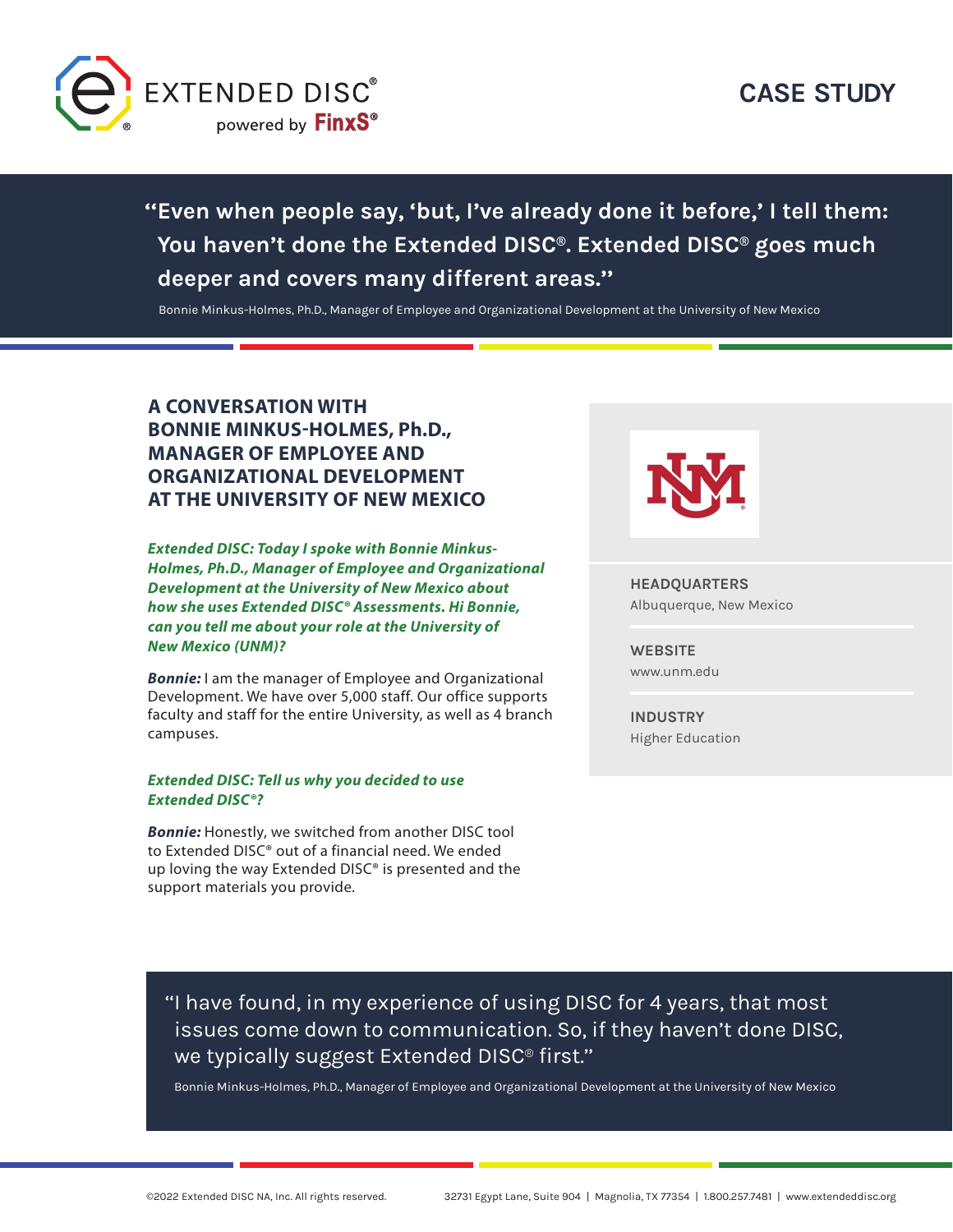

''It gives you a common language. We love when departments do it together because then everyone speaks a common language.''

Bonnie Minkus-Holmes, Ph.D., Manager of Employee and Organizational Development at the University of New Mexico

Even when people say, "but, I've already done it before," I tell them: You haven't done the Extended DISC®. Extended DISC goes much deeper and covers many different areas.

#### *Extended DISC: That's an awesome reply! Tell us how you are currently using Extended DISC®?*

*Bonnie:* My team is responsible for performance evaluation processes, mandatory training, and HR support for leadership development and coaching. Extended DISC® is a part of the many programs my team offers at the University. For example, we offer standardized programs, like ULead; a 6-week management academy that anyone can take. Extended DISC® is a foundational part of the program.

We also offer Career Pathway courses which include project management, DEI, and communication. Again, Extended DISC® is instrumental in all of these. Each month we also receive 1 to 2 requests, from different groups, for an Extended DISC® session.

### *Extended DISC: Sounds like you have found effective ways to use Extended DISC®. Were there any adjustments made to manage and support DISC these past few pandemic years?*

**Bonnie:** Like many of us, the Great Resignation has also impacted our University. Many people have left, and lots of new people have started with us. Several different groups have reached out to my team and said, "Well, we have all this new staff, so we want to do some fun team building!" The first thing they'll ask for is Extended DISC®. They love the results and they love learning about their team. One of the most effective activities we have is they create their own DISC user guide.

Recently, we received a DISC request from our Chancellor of Health Science. He recently hired 5 Strategic Planning Managers and one of them attended our ULead program. She loved DISC so much that she asked for their office to do it. That's usually how it starts. Someone attends a program where they learn about Extended DISC®, and now they want to expand it.

# *Extended DISC: It sounds like you're using DISC in many different ways. Share with me the impact you have seen it make.*

Bonnie: Yes, we use Extended DISC<sup>®</sup> a lot. We receive requests in two different ways. First, a department will fill out an intake form requesting DISC training. The reasons vary. Perhaps they are experiencing communication issues or they have several new staff members on a team. Sometimes, they simply ask us what we would recommend.

Another avenue is being approached directly. HR is a shared service at UNM, so there are HR consultants who work individually with departments. HR consultants may reach out to my team, before a situation gets to progressive discipline or being written up, to say, "OK I have this department and they're not really communicating in a respectful way" or "there seem to be some issues." I have found, in my experience of using DISC for 4 years, that most issues come down to communication. So, if they haven't done DISC, we typically suggest DISC first.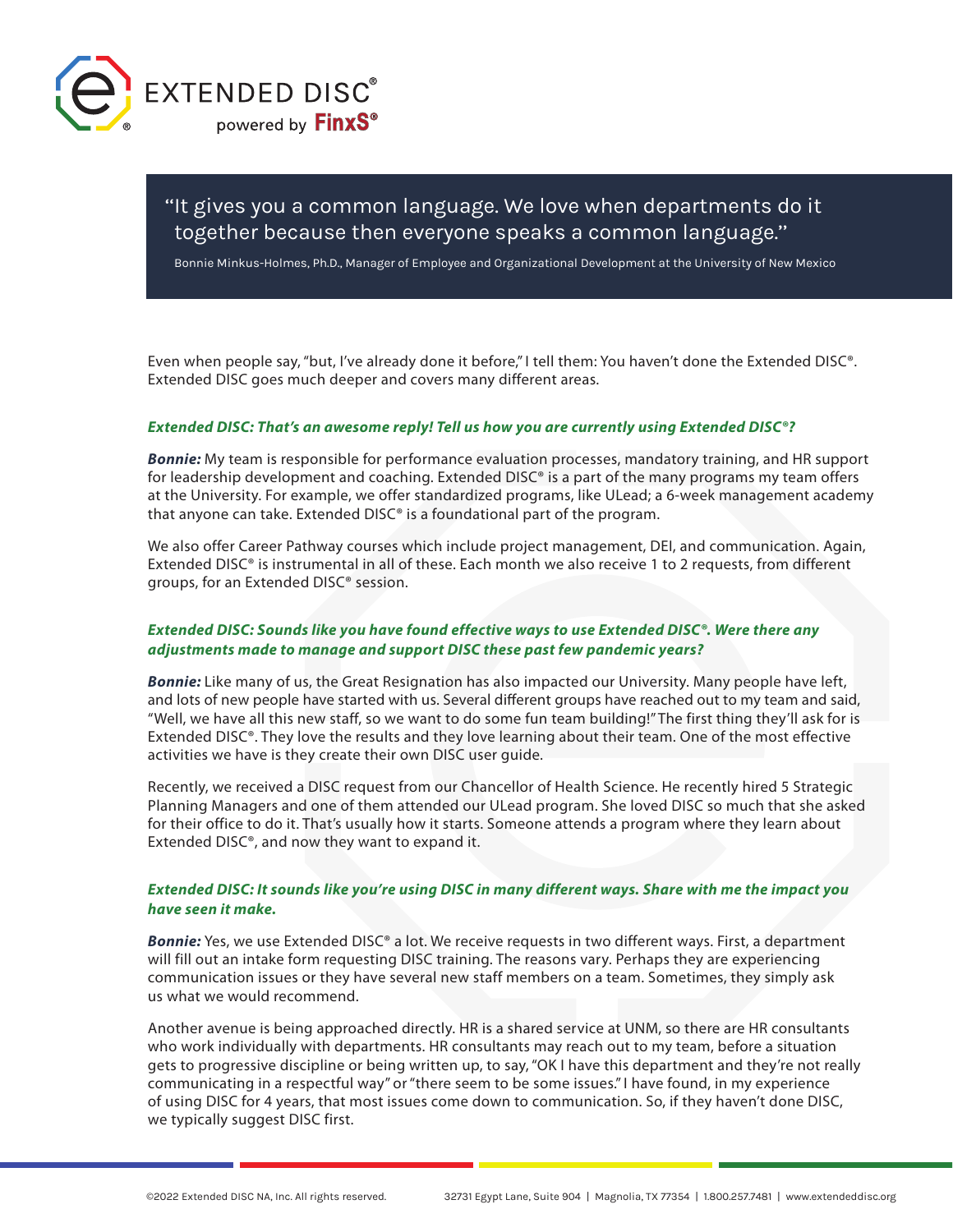

''Extended DISC® provides them that moment to step back, explore how to effectively work with one another, and see just how amazing the team is."

Bonnie Minkus-Holmes, Ph.D., Manager of Employee and Organizational Development at the University of New Mexico

Let me share with you one powerful example of, an "a-ha" moment from an Extended DISC® session. Before the pandemic, there was a team I worked with that consisted of part-time team members, working remotely from all over the United States. The team was experiencing escalating communication issues, with OEO involved. Things were already getting written up and ombuds were involved to do mediation. We came in and facilitated an Extended DISC® session with the team.

One person in the session said, "I don't understand what's wrong with people. I send my weekly Monday morning email, with my 4 bullet points with what I need and expect, and when I need it. Why do people respond back with 5 to 6 emails and all these questions?" The person couldn't understand what was "wrong" with people. They never imagined that their communication could be clearer. At the end of the session, this person looks at me and says, "they're a C and I'm a D! They weren't trying to annoy me! They just didn't want to mess up. They wanted to give their best work!" This person had an "a-ha" moment.

I worked with another department where someone looked at me and said, "I wish I had this ten years ago. This would have solved a lot of problems!" These are just two examples of the impact we see Extended DISC® making.

# *Extended DISC: How many times have we heard that right? At the end of the day, I tell people DISC itself isn't designed to solve your problems. Rather, it provides you with information and talking points to have meaningful discussions.*

**Bonnie:** Yes! It gives you a common language. We love when departments do it together because then everyone speaks a common language.

Even in my own department, I practice DISC. For example, my co-worker and I were planning an Extended DISC® session. I'm someone who likes to have everything done ahead of time so I kept checking with my co-worker to see when her slides would be ready. She approached me to share she prefers to have a lot of time to think and prepare and understood I might work differently. She reminded me she would never give anything less than her best. It reminded me of how I prefer to work and how others prefer to work. DISC provides a common language for understanding behavioral preferences.

# *Extended DISC: It's a great reminder that we should be practicing what we teach. I love all these stories and how they're real-world applications. I'd like to ask you which Extended DISC® assessments do you use? Can you provide some examples?*

*Bonnie:* We normally use the Individual Assessment and we've used the Leadership Assessment. We also use the Extended DISC® Team and Team Development Reports.

We are using Extended DISC® with our large Health Science Center. We've implemented a leadership development program as a pathway for third-year medical residents. We've received such positive feedback